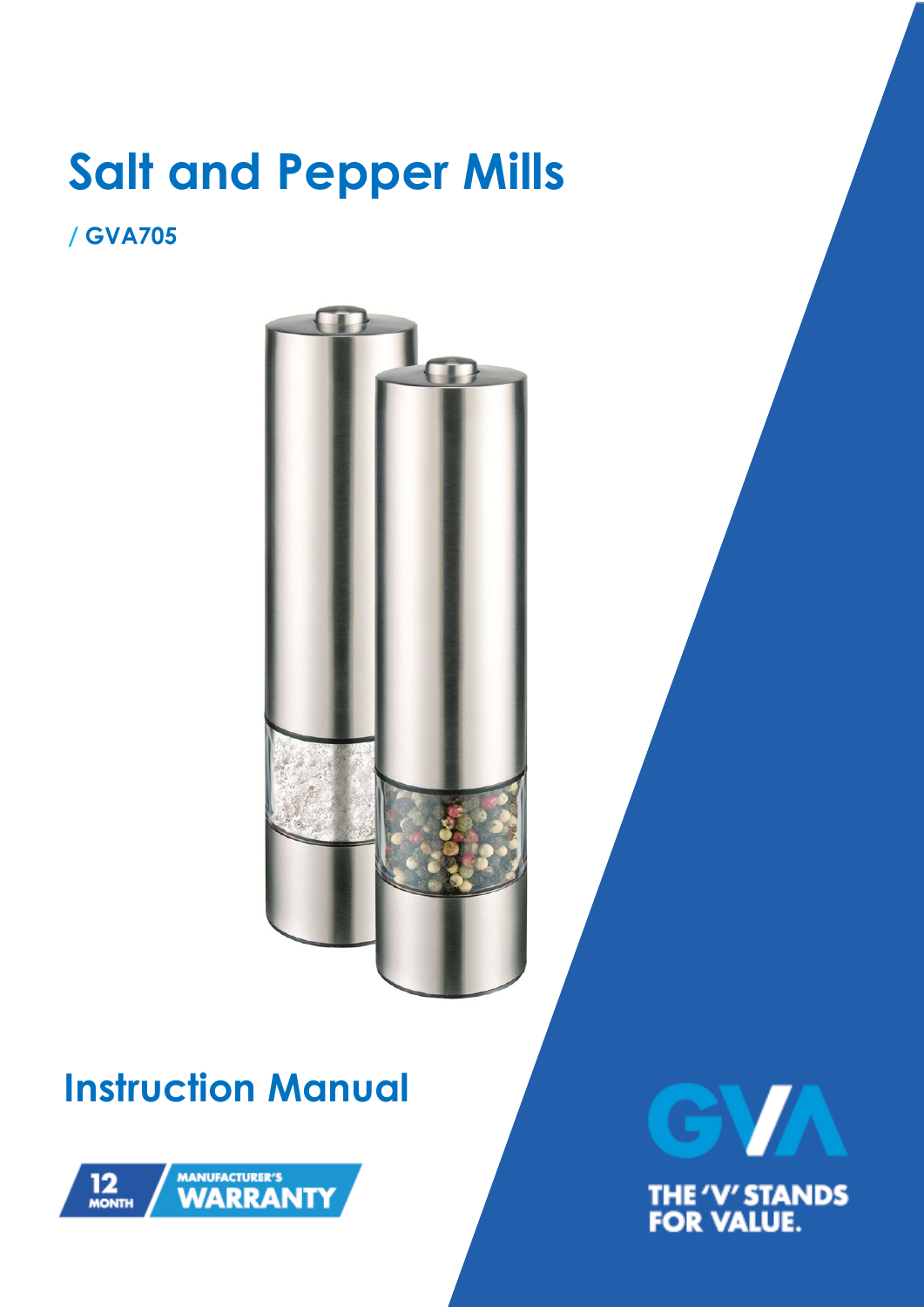## **Important Safety Instructions**

Store this instruction manual in a safe place, along with your warranty card, purchase receipt and packaging box for future reference. Please pay particular attention to the safety information.

- The appliance is not intended for use by persons (including children) with reduced physical, sensory or mental capabilities, or lack of experience and knowledge, unless they have been given supervision or instruction concerning the use of the appliance by a person responsible for their safety.
- Young children should be supervised to ensure that they do not play with the appliance.
- Do not operate the appliance outdoors.
- The appliance should not be operated in a damp place or high humidity (such as the bathroom).
- Do not insert any objects (cutlery, utensils) while the appliance is in operation.
- To reduce the risk of electrocution, never operate this product with wet hands, submerge under water or spill liquids into the product.
- Improper installation may result in the risk of fire, electric shock and or injury to persons.
- The unit has no user-serviceable parts contained within. Do not attempt to repair, disassemble or modify the appliance.

#### **Battery Safety**

- Failure to properly align the battery polarity can cause personal injury and/or damage to the mills.
- Keep batteries away from children and pets.
- Do not mix used and new batteries, or mix different battery types.
- Remove spent or expired batteries from the mill. Remove the batteries when the mill will not be used for extended periods of time.
- Never dispose of batteries in a fire.
- Spent or expired batteries must be properly disposed of and recycled in compliance with local regulations. For detailed information, contact your local council.
- Each electric mill requires 4 "AA" batteries (not included).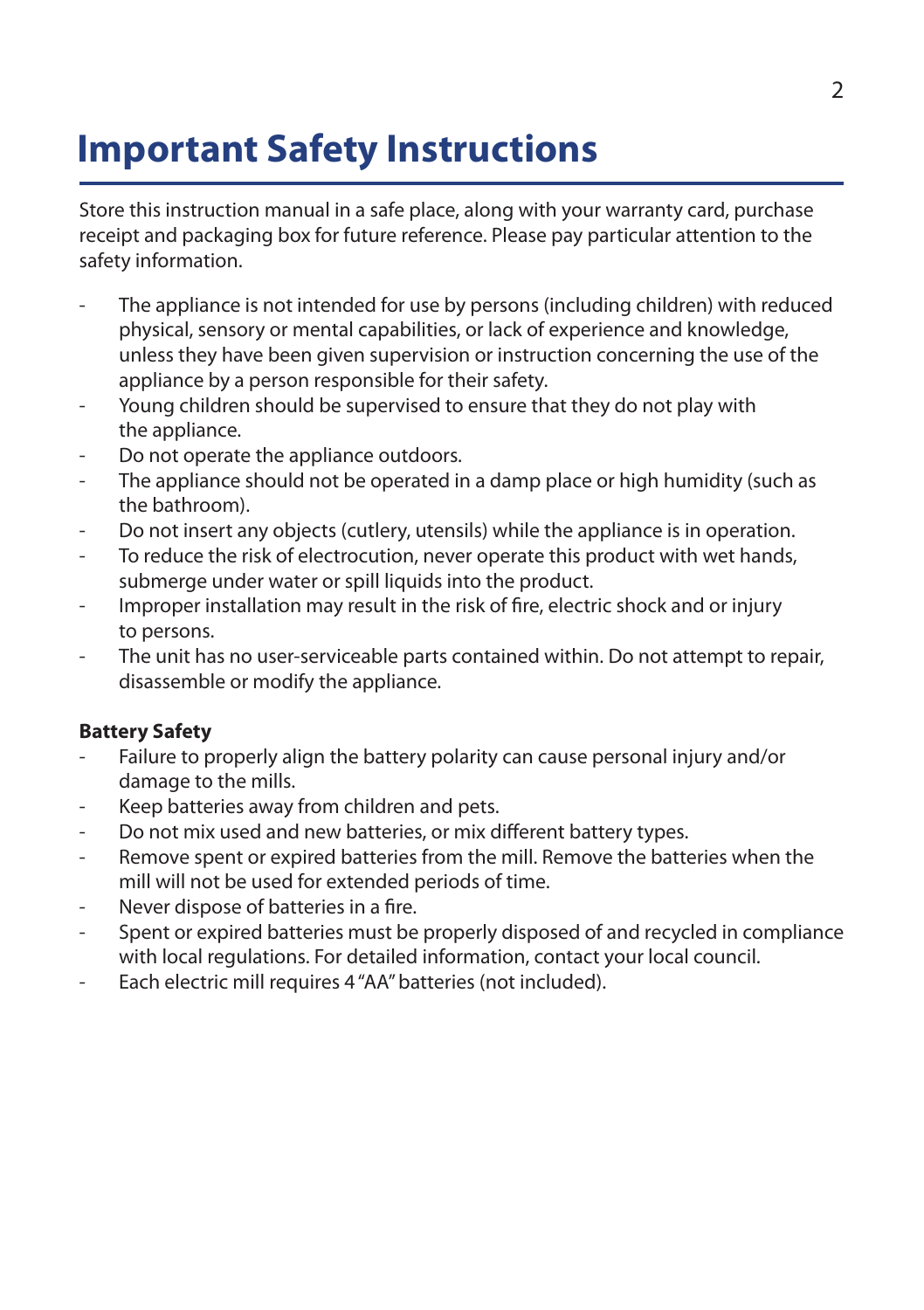## **Knowing Your Electric Salt & Pepper Mill**



- 1. Remove the top cover by twisting anti-clockwise to unlock it. Then remove the plastic retaining sleeve and fit 4 x AA batteries according to the polarity guide. Replace the plastic sleeve to secure the batteries.
- 2. Pull the motor unit away from the base, and fill the base with either rock salt or peppercorn. Do not over fill - leave about 1cm space in the base.
- 3. Connect the motor unit to the base, locating the 2 black plastic lugs in the corresponding slots.
- 4. Replace the top cover by aligning the black arrows on the top cover and base. Twist the top clockwise to lock it into position, give the mill a shake and you are ready to go.
- 5. Press the button on the top to operate the mill.
- 6. The screw under the base of the mill allows you to alter the coarseness of the milled pepper or salt. Turn clockwise for a finer grain or anti-clockwise for a more coarse grain.
- 7. The the peppercorns get stuck and the motor is still running, gently shake the unit; sometimes it may be necessary to turn the screw under the mill clockwise to allow for larger peppercorns.